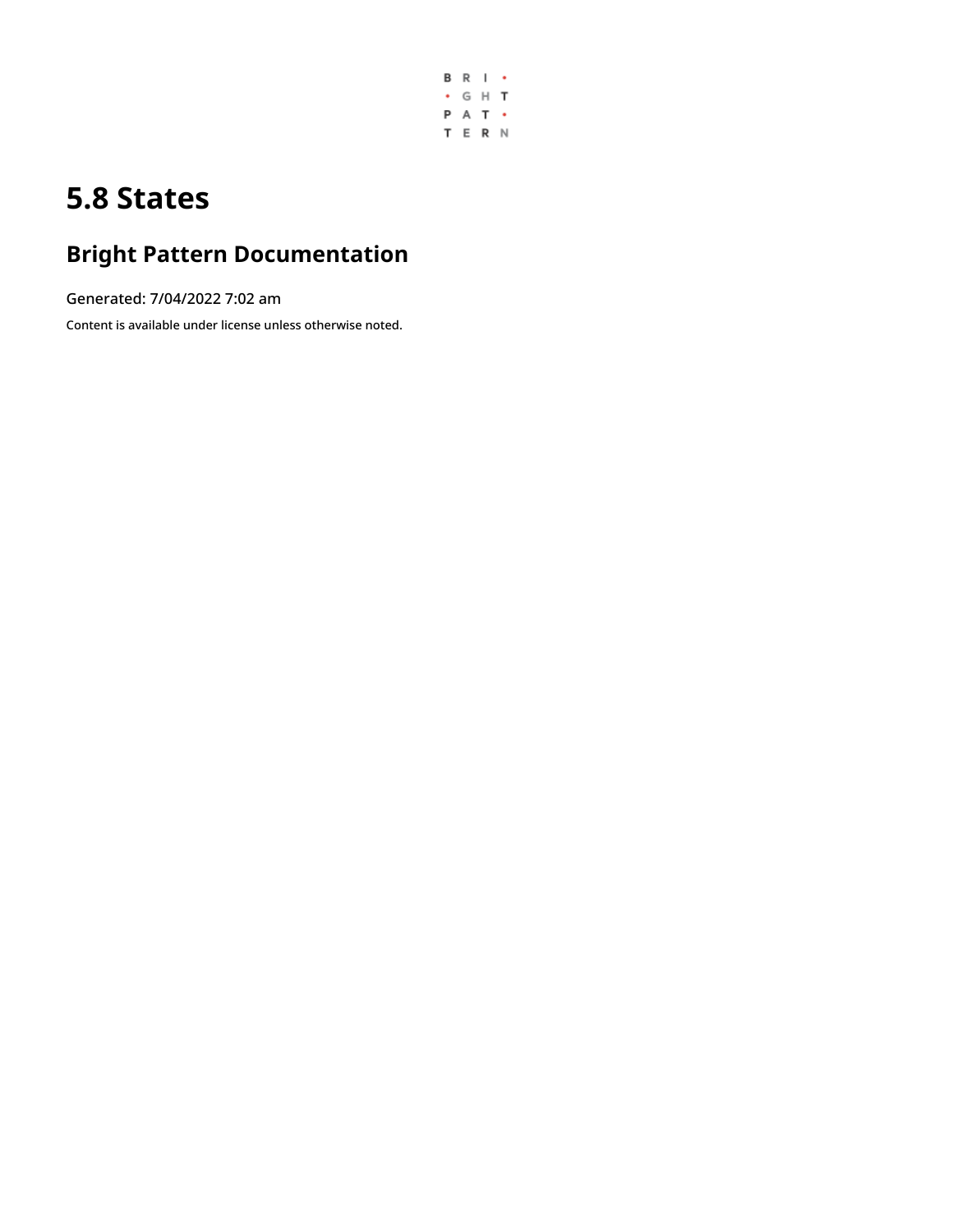### **Table of Contents**

<span id="page-1-0"></span>

| <b>Table of Contents</b>            |    |
|-------------------------------------|----|
| <b>States Tutorials</b>             |    |
| Articles                            |    |
| How to Interpret Your Current State |    |
| <b>Agent States</b>                 |    |
| Ready                               |    |
| Ringing                             |    |
| Busy                                |    |
| <b>After Call Work</b>              |    |
| Not Ready                           |    |
| How to Make Yourself Ready          | :C |
| How to Make Yourself Not Ready      |    |
|                                     |    |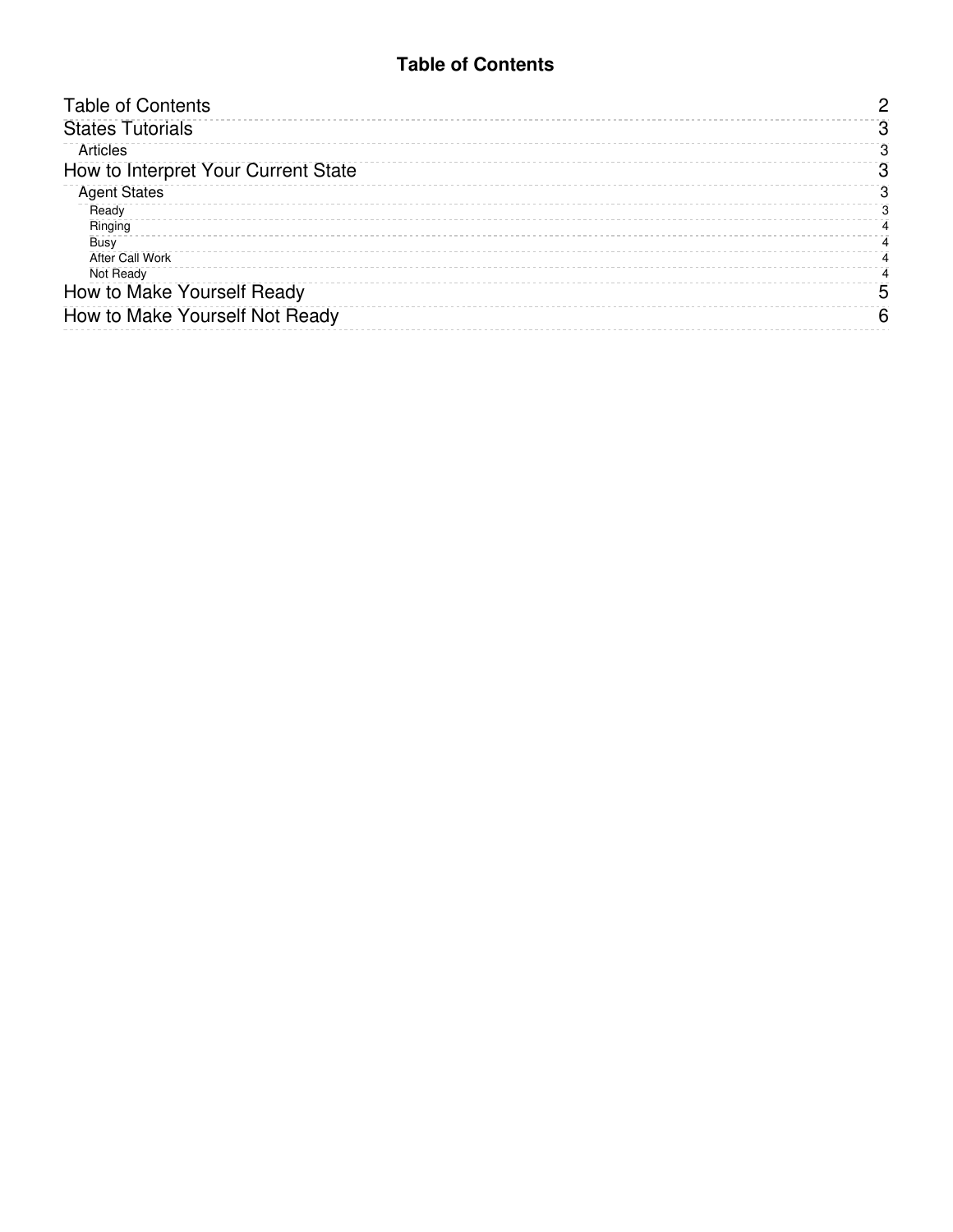# <span id="page-2-0"></span>**States Tutorials**

States tutorials will show you how to switch to a different state during your working session.

### <span id="page-2-1"></span>**Articles**

- How to Interpret Your Current State [Information](https://help.brightpattern.com/5.8:Agent-guide/Tutorials/States/?action=html-localimages-export#topic_agent-guide.2Ftutorials.2Fstates.2Fhowtointerpretyourcurrentstateinformation)
- How to Make [Yourself](https://help.brightpattern.com/5.8:Agent-guide/Tutorials/States/?action=html-localimages-export#topic_agent-guide.2Ftutorials.2Fstates.2Fhowtomakeyourselfready) Ready
- How to Make [Yourself](https://help.brightpattern.com/5.8:Agent-guide/Tutorials/States/?action=html-localimages-export#topic_agent-guide.2Ftutorials.2Fstates.2Fhowtomakeyourselfnotready) Not Ready

## <span id="page-2-2"></span>**How to Interpret Your Current State**

The agent state is the indication of your current availability to handle service calls. This information is used by the system to decide whether a new service call can be delivered to you. The information about the time you spend in each state also appears in reports about your performance.

The Agent Desktop application uses icons to represent agent states. Your current state is shown in the upper lefthand corner of Agent Desktop. These icons, the states they represent, and descriptions of those states are described as follows.

**Note:** Information in the main text of this section is valid if your system is configured to let you handle one customer interaction at a time. This configuration is most typical when you handle calls only. If you process interactions of other types (e.g., chats or emails), then, depending on your contact center practices, you may be expected to handle multiple interactions simultaneously. The differences in interpretation of your states in this case are briefly explained in the notes following a state description. For a more detailed explanation, see sections [Handling](https://help.brightpattern.com/5.8:Agent-guide/Tutorials/States/?action=html-localimages-export#topic_agent-guide.2Fhandlingmultiplechatsessions) Multiple Chat Sessions and General [Information](https://help.brightpattern.com/5.8:Agent-guide/Tutorials/States/?action=html-localimages-export#topic_agent-guide.2Fgeneralinformationabouthandlingemail) About Handling Email.

### <span id="page-2-3"></span>**Agent States**

#### <span id="page-2-4"></span>**Ready**



You are available to take a service call. In most cases, you make yourself*Ready* manually. See How to Make Yourself **Ready** for more [information.](https://help.brightpattern.com/5.8:Agent-guide/Tutorials/States/?action=html-localimages-export#topic_agent-guide.2Fhowtomakeyourselfready)

Depending on your contact center practices, the *Ready* state may also be applied automatically under some of the following conditions:

- Upon login
- As soon as you finish a previous service call
- When the time allocated for after-call work associated with the previous call expires
- When the rest time associated with the previous call expires

You may also be forced into the *Ready* state by your supervisor.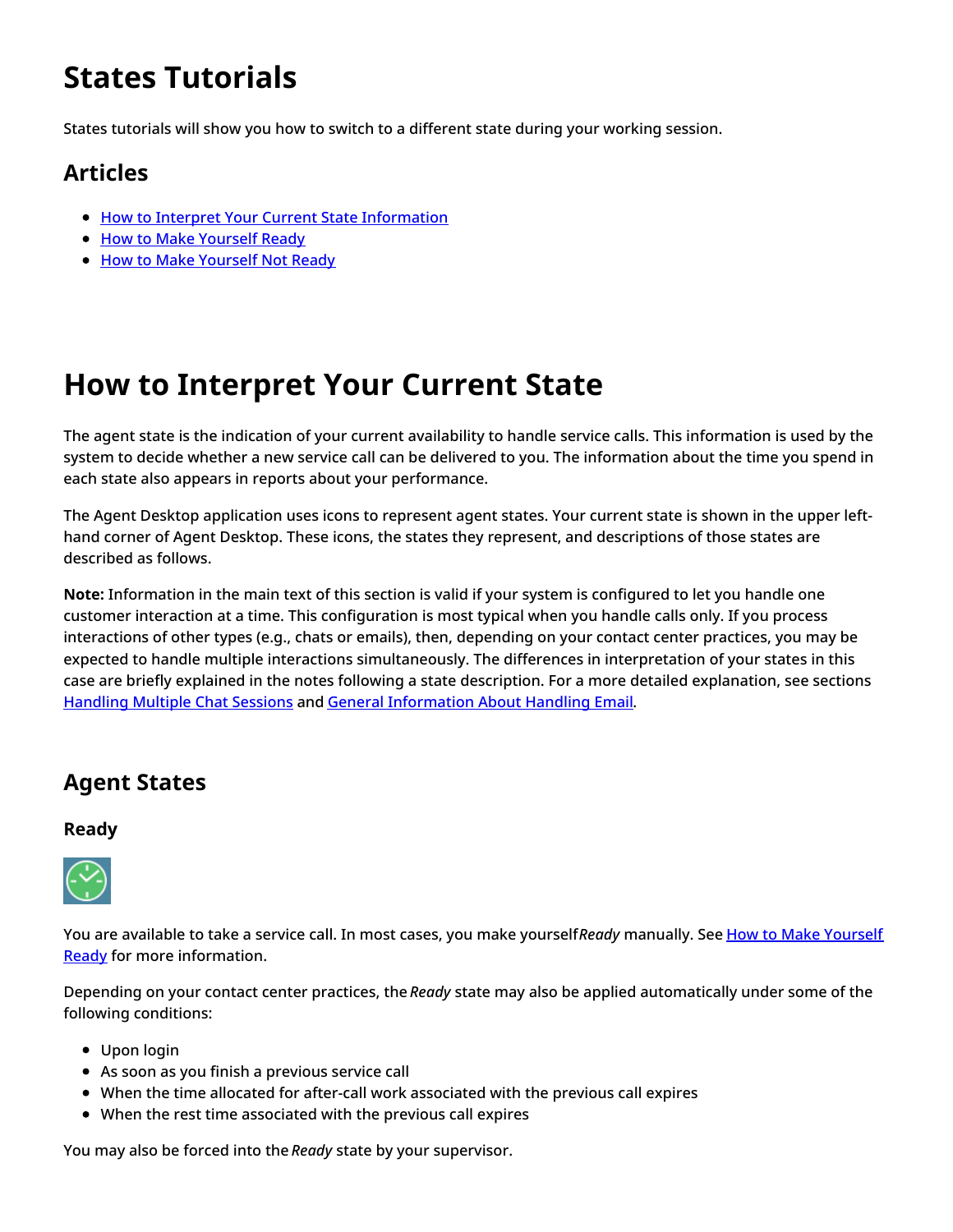**Note:** If you are expected to handle multiple interactions simultaneously, the*Ready* state will only be applied when you do not have any active interactions on your desktop. However, in this case you may receive new interactions in states other than *Ready*.

### <span id="page-3-0"></span>**Ringing**



You are unavailable to take service calls because one service call is already being delivered to you. The ringing icon is briefly displayed while your phone is ringing.

#### <span id="page-3-1"></span>**Busy**



You are unavailable to take new service calls because you are already handling a service call. This state is displayed from the moment the call is connected and until it is released. For outbound calls, it also includes the call dialing phase. When your service call is released, depending on your contact center practices and the services that you provide, you will be switched automatically to either the *After Call Work* state, the *Not Ready* state, or the *Ready* state.

**Note:** Even if you are expected to handle multiple interactions simultaneously, your state will be displayed as*Busy* as long as you have at least one active interaction of any media type. However, your actual availability will depend on the number of interactions you are currently handling versus the maximum number of interactions you are expected to be able to handle simultaneously. Therefore, you may receive new interactions when you are in the *Busy* state.

### <span id="page-3-2"></span>**After Call Work**



You are unavailable to take new service calls because you are processing information related to the call that you previously handled. This state may or may not be used depending on your contact center practices and the services that you provide. If it is used, you will be switched to this state automatically as soon as the call is released by either the customer or yourself. You will remain in this state until you manually make yourself *Ready* or *Not Ready* to take another call. Note that your *After Call Work* state may also end automatically if the time allocated for the after-call work exceeds the limit set by your administrator.

**Note:** If you are expected to handle multiple interactions simultaneously, you may receive new interactions when you are in the *After Call Work* state. You will be switched to this state only when the last live interaction on your desktop is finished. (Otherwise, you will continue to be in the *Busy* state.)

#### <span id="page-3-3"></span>**Not Ready**

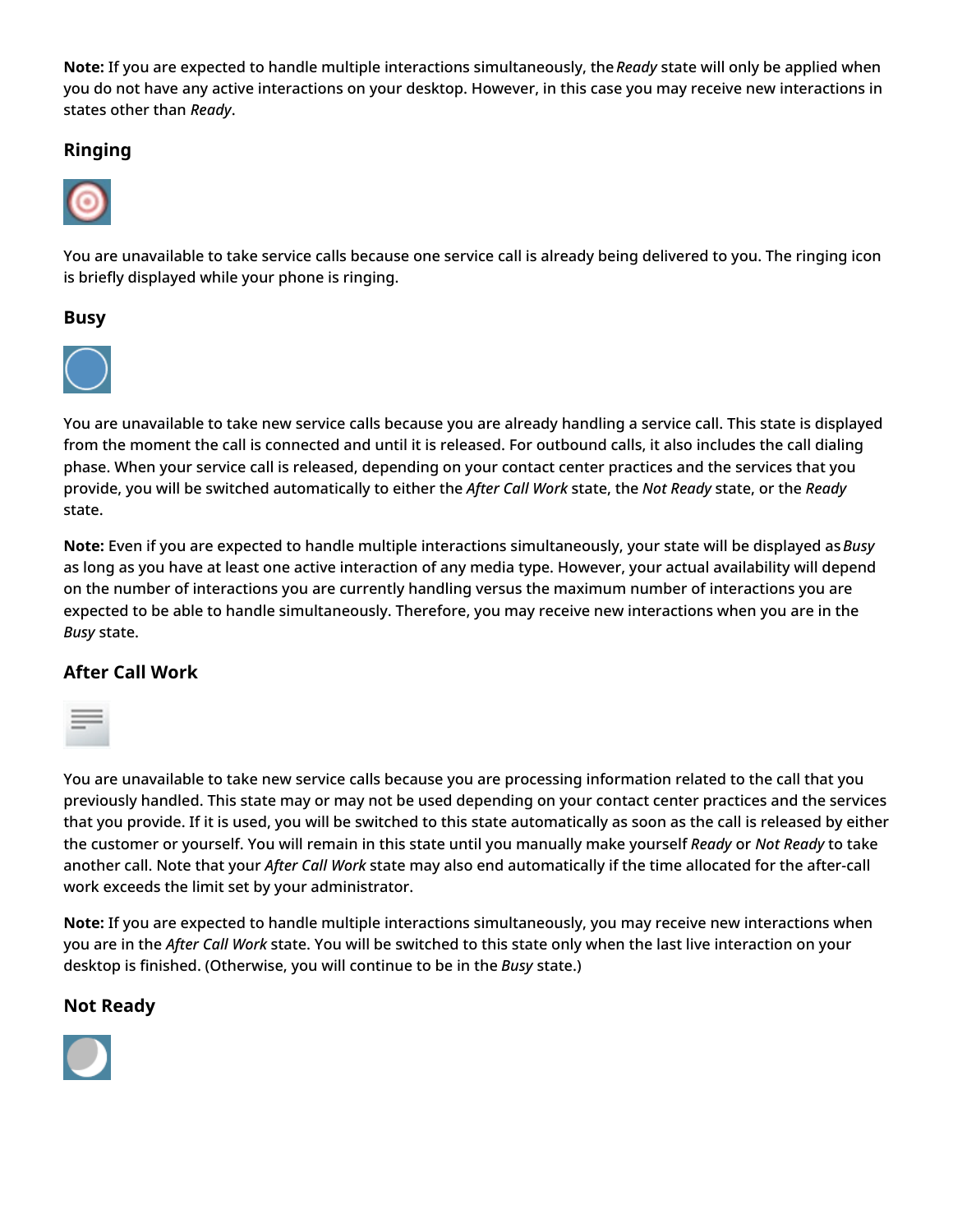You are unavailable to take service calls because you are temporarily away from your desktop or busy doing some work that is not directly related to handling of service calls. Under normal circumstances, you make yourself *Not Ready* manually. See How to Make [Yourself](https://help.brightpattern.com/5.8:Agent-guide/Tutorials/States/?action=html-localimages-export#topic_agent-guide.2Fhowtomakeyourselfnotready) Not Ready for more information. Your system may be configured to let you select a reason for being *Not Ready*; these reasons are specific to your contact center. You will receive detailed instructions about the meaning and usage of such reasons from your administrator.

Depending on your contact center practices, the *Not Ready* state may also be applied automatically under some of the following conditions:

- Upon login
- As a short rest time after finishing processing of a service call
- Upon rejection of a service call
- If you do not answer a ringing service call within a reasonable time
- When your Agent Desktop loses connection to the system

You may also be forced into the *Not Ready* state by your supervisor.

**Note:** You will not receive any interactions while you are in this state regardless of how many interactions you are expected to handle simultaneously.

### <span id="page-4-0"></span>**How to Make Yourself Ready**

You manually make yourself *Ready* to indicate your readiness to handle interactions. You can make yourself *Ready* if your current state is either *After Call [Work](https://help.brightpattern.com/5.8:Agent-guide/Tutorials/States/?action=html-localimages-export#topic_agent-guide.2Fhowtointerpretyourcurrentstateinformation)* or *Not [Ready](https://help.brightpattern.com/5.8:Agent-guide/Tutorials/States/?action=html-localimages-export#topic_agent-guide.2Fhowtointerpretyourcurrentstateinformation)*.

To make yourself *Ready:*

- 1. Click the **User Status Indicator/Selector.**
- 2. Select **Ready** from the drop-down menu or press**F9.**



Making yourself Ready

Your state changes to *Ready*. You may now receive an interaction matching your qualifications at any time.